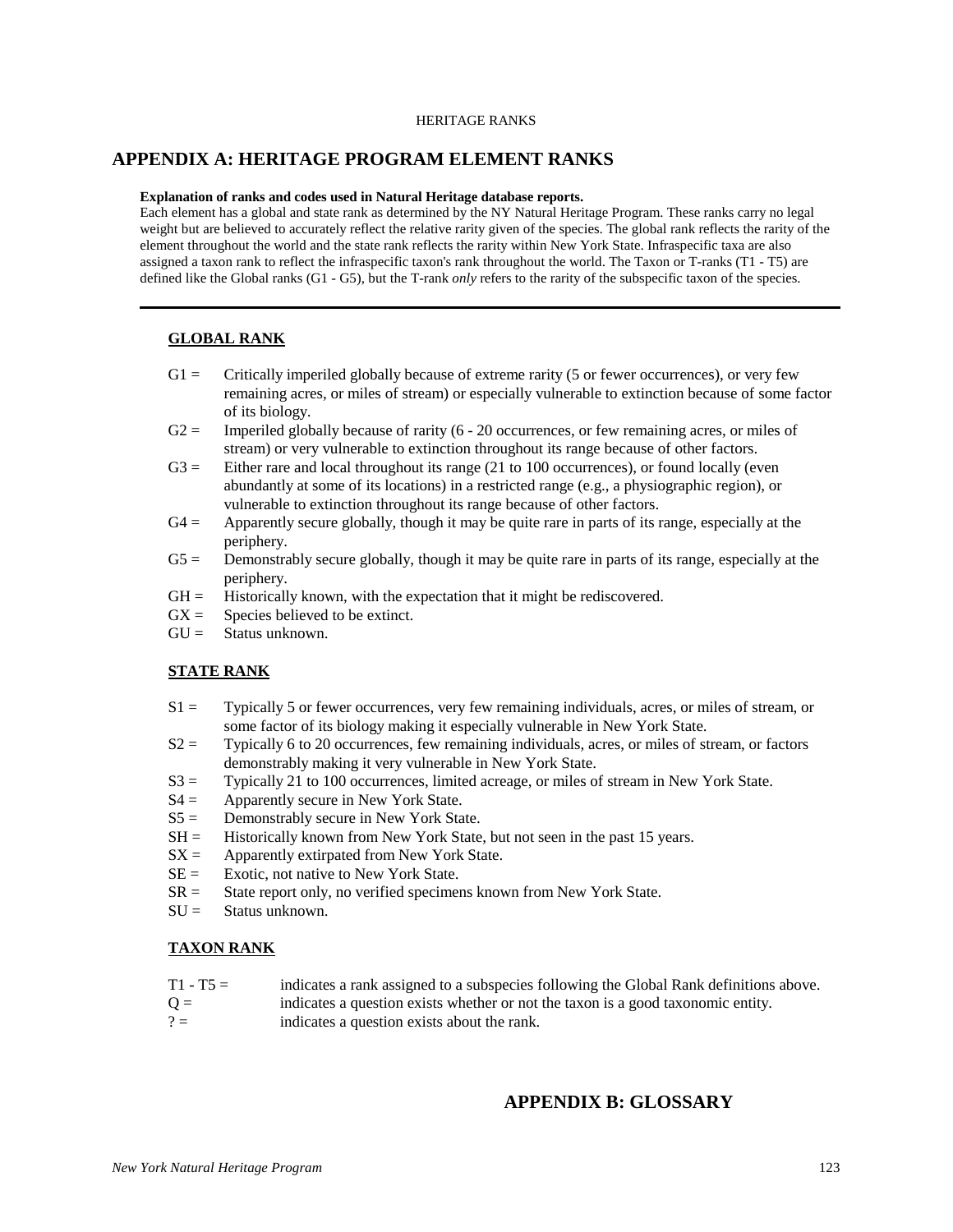**abundance**: term referring to the the number of individuals of a single species present in a community.

**abundant**: a species with a relatively high number of individuals in a communty.

**acidic**: describes water or soil with a pH less than 5.5.

**alkaline**: describes water or soil with a pH greater than 7.4.

**alluvium**: unconsolidated material deposited by running water, including gravel, sand, silt, clay, and various mixtures of these.

**alpine**: characteristic of any lofty mountain or mountain system; implies high elevation, near or above tree line, and a cold, windy climate.

**alvar**: a Swedish term to describe barrens and grassland vegetation that grows on thin soils over level outcrops of limestone or dolomite bedrock.

**aquatic bed**: a wetland or deepwater habitat dominated by plants that grow principally on or below the surface of the water for most of the growing season in most years.

**aquatic macrophyte**: an aquatic plant that is large enough to be visible without magnification by a microscope or handlens.

**assemblage**: a non-committal term for a group of organisms that live together and can be studied; does not imply any particular scale.

**associate**: any species that commonly occurs in the same community or assemblage with one particular species, is an associate of that species.

**bar**: an elongated landform generated by waves and currents and usually running parallel to the shore, composed predominantly of unconsolidated sand, gravel, cobbles, or stones, and with water on two sides.

**barrens**: a depauperate community with either a low canopy coverage or with stunted individuals of species which elsewhere reach considerable size; this term is applied to both savannas and woodlands.

**barrier beach**: a narrow, elongate sand ridge rising slightly above the high-tide level and extending generally parallel with the shore, but separated from it by a lagoon or marsh; it is rarely more than a few miles (or several kilometers) long.

**base level**: the theoretical limit or lowest level toward which erosion of the earth's surface constantly progresses; especially the level below which a stream cannot erode its bed.

**bedrock**: the solid rock that underlies the soil and other unconsolidated material or that is exposed at the surface.

**benthos**: organisms living in or on the bottom of an aquatic

system such as a lake or a river.

**biota**: the complete flora and fauna of an area from the taxonomic point of view.

**bog**: a nutrient-poor, acidic peatland that receives water primarily from direct rainfall, with little or no influence of groundwater or runoff; vegetation consists primarily of peat mosses (*Sphagnum* spp.) and ericaceous shrubs.

**boreal**: describes the circumpolar forest region in the northern hemispher that is generally dominated by conider tree species; the boreal forest extends north to the treeless tundra and south to the mixed conifer/deciduous forests or temperate grasslands.

**brackish**: describes marine and estuarine waters with moderate salinity, in the range of 0.5 to 18.0 ppt dissolved salts.

**bryophyte**: a collective term referring to mosses and liverworts.

**calcareous**: formed of calcium carbonate or magnesium carbonate by biological deposition or inorganic precipitation in sufficient quantities to effervesce carbon dioxide visibly when treated with cold 0.1 normal hydrochloric acid.

**canopy**: the aerial branches of terrestrial plants (usually trees or shrubs), and their complement of leaves, that form the uppermost layers of vegetation in a community; a canopy is said to be complete (or have 100% cover) when the ground is completely hidden by the leaves when viewed from above the canopy.

**carr**: a wetland dominated by Alnus and/or Salix adjoining water courses, where periodic flooding precludes peat accumulation (Andrus 1980).

**channel**: the bed of a single or braided watercourse that commonly is barren of vegetation and is formed of modern alluvium.

**characteristic species**: a species that commonly occurs in a particular community, although it is not necessarily abundant; it may not occur in all examples of that community, but it may be expected to occur in at least half the examples.

**circumneutral**: describes water or soil with a pH of 5.5 to 7.4.

**clay**: soil composed of very fine particles (with particle sizes less than 0.002 mm).

**closed canopy**: a forest canopy that has a high percent cover; where the ground is completely or almost completey shaded by the canopy.

**coarse woody debris**: describes the dead woody material in a forested community, such as standing dead trees, dead branches and twigs, logs, and stumps.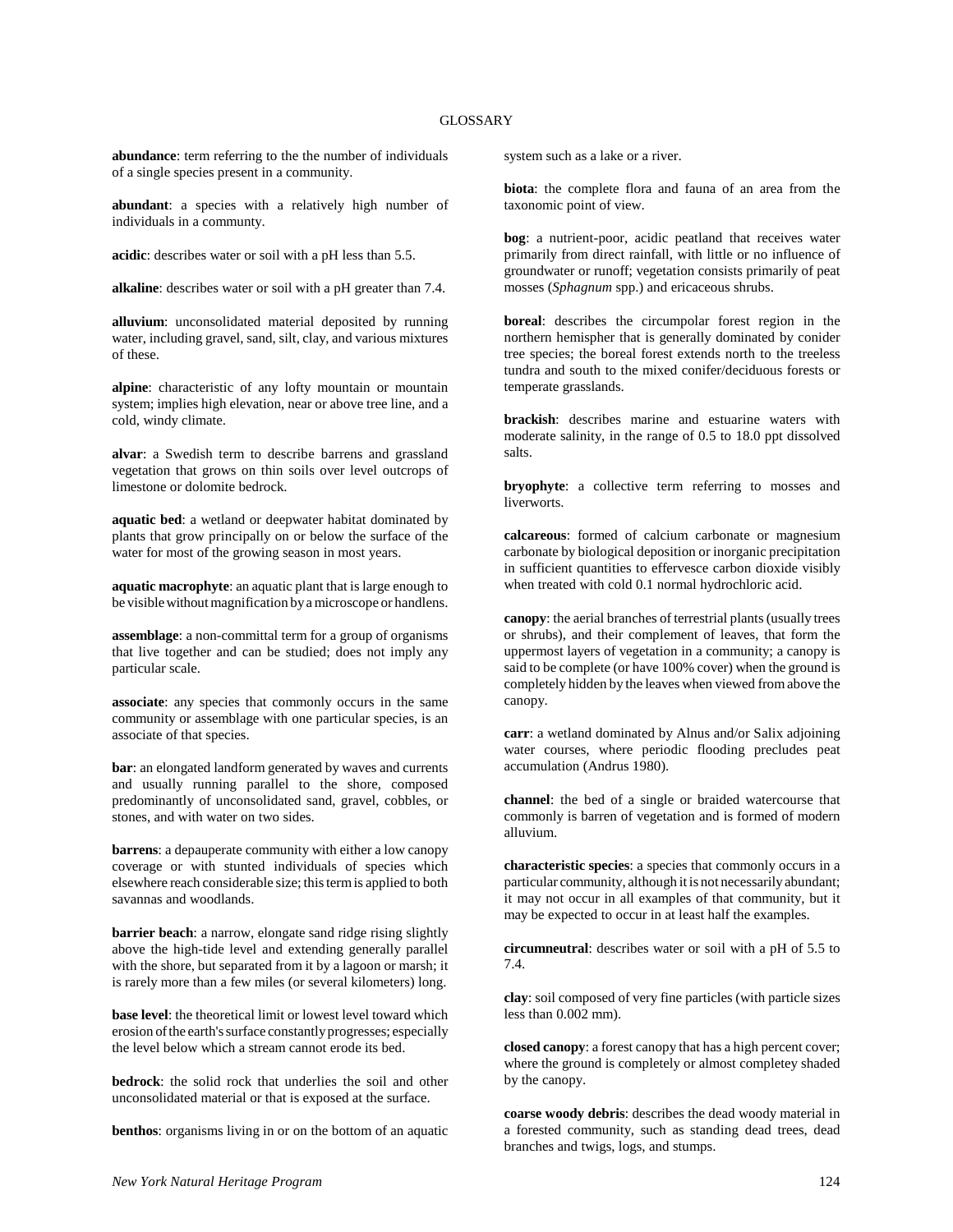**coastal plain**: any plain of unconsolidated fluvial or marine sediment which had its margin on the shore of a large body of water, particularly the ocean.

**cobble**: rock fragments 3 to 10 inches (7.6 to 25.4 cm) in diameter.

**codominant**: a species with relatively high abundance or percent cover in a community; two or more species providing roughly equal cover, abundance, or influence in a community, and which in combination control the environment of the community.

**community**: an assemblage of plants and animals interacting with one another, occupying a habitat, and often modifying the habitat; a variable assemblage of plant and animal populations sharing a common environment and occurring repeatedly in the landscape.

**composition**: a term that refers to all the species that comprise a community and their relative abundances.

**conifer**: a cone-bearing tree of the pine family (*Pinaceae*), usually evergreen.

**cover**: the amount of ground surface that is covered or shaded by the leaves and stems of a plant species or a group of species in a community.

**cultivated**: planted and maintained by people.

**cyanobacteria**: organisms once known as "bluegreen algae". **d.b.h.**: abbreviation for "diameter at breast height", which describes the diameter of a tree at a height of 4.5 ft (about 1.4 meters) above the ground; this measurement is used to estimate basal area (cross-sectional area of a tree at the same height), which is a measure of dominance in forests.

**density**: term to indicate the number of individuals per unit area.

**deposition**: the laying down of potential rock-forming or soilforming materials; sedimentation.

**desiccation**: the process of becoming completely dry.

**dimictic**: describes a lake that has two periods of mixing or turnover each year (spring and fall); these lakes are thermally stratified in summer, and they freeze over and become inversely stratified in winter.

**discharge**: total volume of water per unit time flowing through a channel.

**disturbance regime**: describes a repeating pattern of natural disturbance in a community, such as seasonal flooding, daily tidal flooding, periodic fires, windthrow, erosion, and ice scouring.

**dominant**: a species with the greatest abundance or percent

cover in a community; a species with so much cover, abundance, or influence in a community that it controls the environment of the community; a species of great importance in a community through size, number, or other characters which enable it to receive the brunt of external environmental forces and modify them before they affect the other members of the community; for example, the dominant tree in a forest receives the most sunlight and produces the most shade, thus modifying the environment of the forest.

**dwarf**: a stunted growth form; for example, dwarf trees are less than  $16$  ft  $(4.9 \text{ m})$  tall.

**dystrophic**: describes lake water with a high content of organic matter; brown-water lakes.

**ecosystem**: living organisms and their environment functioning as an interacting unit.

**ecotone**: the edge or transition between two different communities or ecosystems.

**effluent**: liquid outflow from sewage works, factories, farms, etc.

**embayment**: a bay or a formation resembling a bay.

**emergent**: upright, rooted, herbaceous plants that may be temporarily to permanently flooded at the base while the upper portions of the plant grow erect above the water surface; these plants do not tolerate prolonged inundation of the entire plant; for example, cattail (*Typha latifolia*).

**ephemeral**: something temporary; used to describe intermittently wet areas; see also: spring ephemeral.

**epilimnion**: the upper, warm, circulating layer of water in a stratified lake.

**epiphytic**: describes organisms (especially plants) that live on the surface of a plant; for example, an alga living on an aquatic plant, or a moss living on the bark of a tree.

**ericaceous**: describes plants belonging to the heath family, the *Ericaceae*.

**erosion**: the wearing away of the land surface by running water, waves, moving ice and wind, or by other geological processes.

**eskers**: a winding, narrow ridge of sand or gravel deposited by a stream flowing in or under glacial ice.

**eutrophic**: relatively rich in nutrients; generally referring to a habitat more nutrient rich than oligotrophic or mesotrophic habitats; especially used for an aquatic system that has a high concentration of plant nutrients such as nitrogen and phosphorus, and supports high plant productivity.

**exemplary**: an excellent example.

**exotic**: an introduced species that is not native to New York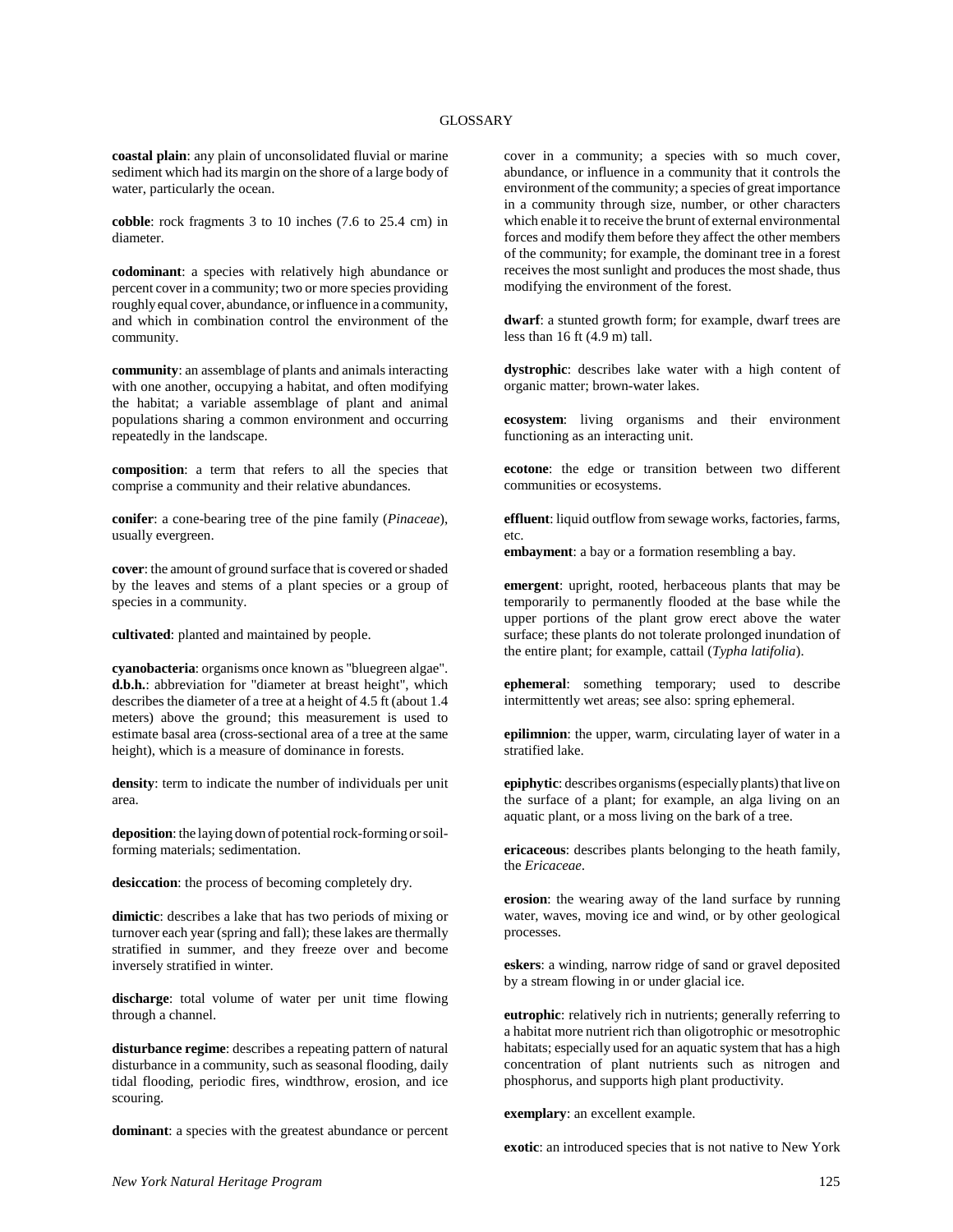State.

**fauna**: all of the animal species that grow in a particular site or area.

**feather mosses**: term for large mosses that are pinnately branched and look like feathers or miniature ferns.

fen: an open peatland, sometimes with scattered trees, ocurring on minerotrophic sites that receive groundwater which has been in contact with soil or bedrock, and is richer in mineral-nutrient elements than rainwater; a peatland that is richer in nutrients and less acidic than a bog; vegetation consists primarily of sedges, grasses, mosses and shrubs.

**flarks**: in patterned peatlands strings and flarks occur as narrow or broad bands of vegetation that extend perpendicular to the direction of water flow across the slope of the peatland. The flarks, or hollows (low, relatively wet areas) are more minerotrophic than stings.

**flat**: a nearly level landform composed of unconsolidated sediments such as mud or sand, or nearly level expanses of sedimentary rock.

**floating plant**: a plant that floats freely in the water or on the water surface and is not anchored in the substrate; for example, duckweed (*Lemna minor*).

**floating-leaved aquatic**: an herbaceous plant that is rooted in the substrate with some leaves floating on the water suface; for example, white water lily (*Nymphaea odorata*). Plants such as yellow water lily (*Nuphar luteum*) that sometimes have leaves raised above the water surface are considered either floating-leaved or emergent, depending on their growth habit in a particular site or community.

**flora**: all of the plant species that grow spontaneously in a particular area; a taxonomic list of species; the size of a flora is determined by the number of species and is not influenced by the number of individuals of each species.

**forb**: an herbaceous plant that is not grass-like, especially used for broad-leaved herbaceous plants, and may include ferns and fern-allies.

**forest**: communities formed by trees with a canopy cover of at least 61 percent or more at maturity, with tree crowns usually interlocked.

**frequency**: a measure of the commonness and widespread distribution of plant or animal individuals in a single example of a community.

**fresh**: describes water with salinity less than 0.5 ppt dissolved salts.

**gradient**: a gradually changing factor; especially used for environmental variables, for example, a gradient from wet to dry soils.

**graminoid**: general term for any grass-like plant; including grasses (*Poaceae*), sedges (*Cyperaceae*), rushes (*Juncaceae*), and cattails (*Typhaceae*), as well as some plants in other families.

**grass**: a plant in the grass family (*Poaceae*).

**grassland**: an open canopy community dominated by graminoids; forbs may be common, but there are relatively few shrubs and less than one tree per acre.

**grass-savanna**: an upland community with a sparse canopy of trees (from 25 to 60% cover), and a groundlayer dominated by graminoids and forbs (with less than 50% cover of shrubs).

**gravel**: a mixture composed primarily of small rock fragments 0.1 to 3 inches (2 mm to 7.6 cm) in diameter.

**grikes:** fissures, cracks, and crevices in limestone pavement bedrock created by the dissolution of limestone, especially in alvar communities.

**groundlayer**: the herbs, shrubs, and woody vines found beneath the trees in a forest; or the lowest layer of vegetation in an open-canopy community.

**groundwater**: water found underground in porous rock strata and soils.

**hardwood**: deciduous trees that are not conifers.

**headward erosion**: erosion moving towards the headwaters or source of a stream.

**heath shrub**: a shrub in the heath family (*Ericaceae*); an ericaceous shrub.

**heath-like shrub**: shrubs that are similar in habit and growth form to heath shrubs but not in the heath family (*Ericaceae*); broad-leaved, often evergreen shrubs with leathery leaves and a compact growth form.

**heathland**: a low shrubland dominated by heath or heath-like shrubs.

herb: a plant with no persistent woody stem above ground, as distinct from shrubs and trees; includes graminoids and forbs.

**herbaceous layer**: the layer or stratum of vegetation in a community in which herbs are common or dominant; usually the groundlayer.

**high-enery waves**: rough waves; waves that have enough energy to move large objects or modify landforms.

**hollow**: a microtopographic depression in a peatland; these can be of various sizes, and intermittently with standing water.

**hummock**: a moss-covered mound in a peatland, usually less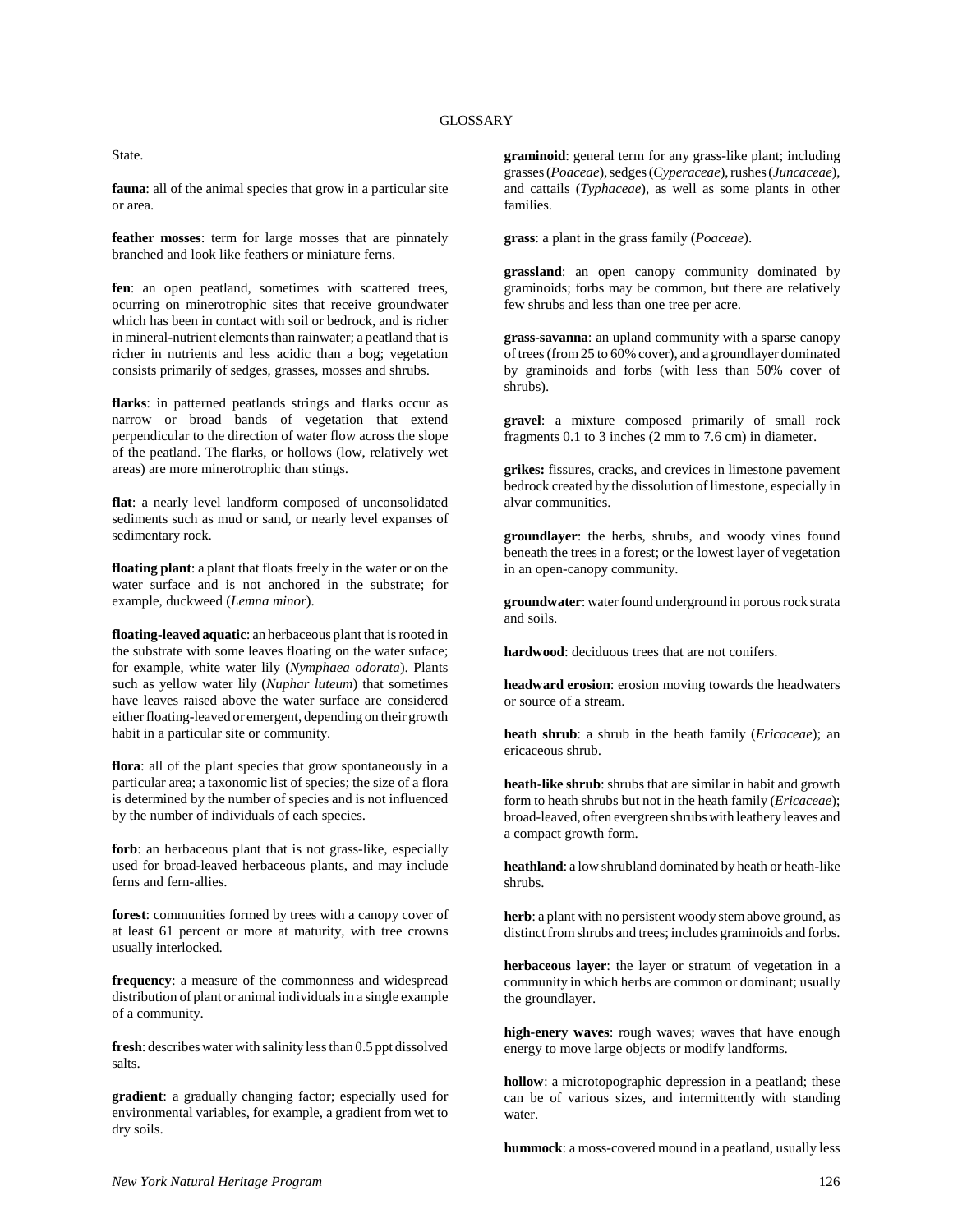than 40 cm high, and varying from less than 1 to more than 10 square meters in area; vegetation usually includes some dwarf shrubs, and sometimes includes tall shrubs or trees.

**hydric**: term describing areas with wet soils.

**hydrology**: describes the way water is distributed in the landscape, moves on the ground surface and underground, and cycles by evaporation, precipitation, and flow.

**hydrophyte, hydrophytic**: describes any plant adapted to growing in water or on a very wet substrate (one that is at least periodically deficient in oxygen as a result of excessive water content).

**hypolimnion**: the deep, cold, lower layer of water in a stratified lake.

**impoundment**: a pond caused by a dam across a stream and used for purposes such as water supply or water power.

**introduced**: describes an exotic species that became established in New York State by human activities, either intentionally (such as many cultivated plants) or accidentally; not native.

**levee**: and artificial or natural embankment built along the margin of a watercourse or an arm of the sea, to protect land from inundation, or an embankment that confines streamflow to its channel.

**limnetic zone**: the open water area of lakes.

**litter layer**: the uppermost layer of soil; it usually consists of fresh or partly decomposed organic debris such as fallen leave, twigs, fruits, etc.

**littoral zone**: the shallow water zone at the interface between the drainage basin land surrounding a lake and the open water of the lake.

**macrophyte**: a plant (especially an aquatic plant) large enough to be visible without magnification by a handlens or microscope.

**maritime**: describes sites or communities near the ocean and influenced by coastal processes.

**marl**: an earthy, unconsolidated deposit consisting chiefly of calcium carbonate mixed with clay in approximately equal proportions (35 to 65% of each); formed primarily under freshwater lacustrine conditions, but also deposited by decomposing algae in very alkaline wetlands.

**marsh**: a wet area, periodically inundated with standing or slow-moving water, that has a grassy or herbaceous vegetation and often little peat accumulation.

**meadow**: an open canopy community with forbs, graminoids and shrubs codominant; meadows may have scattered trees, but there is less than 25% canopy cover of trees.

**mean high tide**: the average height of the high tide water over 19 years.

**meander**: one of a series of sinuous loops, with sine-wave form, in the course of a stream channel.

**meromictic**: describes a lake that has no annual periods of mixing and remains chemically stratified throughout the year.

**mesic**: term describing areas with moist, well-drained soils; intermediate between xeric (dry) soils and hydric (wet) soils.

**mesophytic**: term describing vegetation characteristic of moist, well- drained soils.

**mesotrophic**: having moderate levels of nutrients; referring to a habitat intermediate in richness between eutrophic and oligotrophic.

**microtopography**: the fine scale topography of a site.

**mineral soil**: soil with less than 20% organic matter if the mineral fraction contains no clay; or less than 30% organic matter if the mineral fraction contains 50% or more clay. For more information see Appendix D in: Cowardin et al. (1979).

**minerotrophic**: groundwater-fed; areas influenced by water that has been in contact with soil or bedrock, and is richer in mineral-nutrient elements than rainwater.

**monomictic**: describes a lake that has one period of mixing or turnover each year.

**morphometry**: describes morphological features of a lake or stream and its included water mass; includes water depth, surface area, lenth of shore line, water volume, and slope and topography of the basin.

**mosaic**: in a landscape, a complex pattern composed of different types of communities or assemblages that are intermingled.

**muck**: highly decomposed organic material in which the original plant parts are not recognizable; contains more mineral matter and is usually darker in color than peat.

**mudflats**: a level landform associated with shores that is composed of unconsolidated mud sediments; mudflats may be irregularly shaped or elongate and continuous with the shore.

**native**: describes species that naturally occur in New York State, and were not introduced by human activities; indigenous.

**naturalized**: describes species that were introduced into New York State by human activities, and are successfully established and reproducing naturally without cultivation.

**nutrient-poor**: providing low levels of plant nutrients.

**nutrient-rich**: providing high levels of plant nutrients.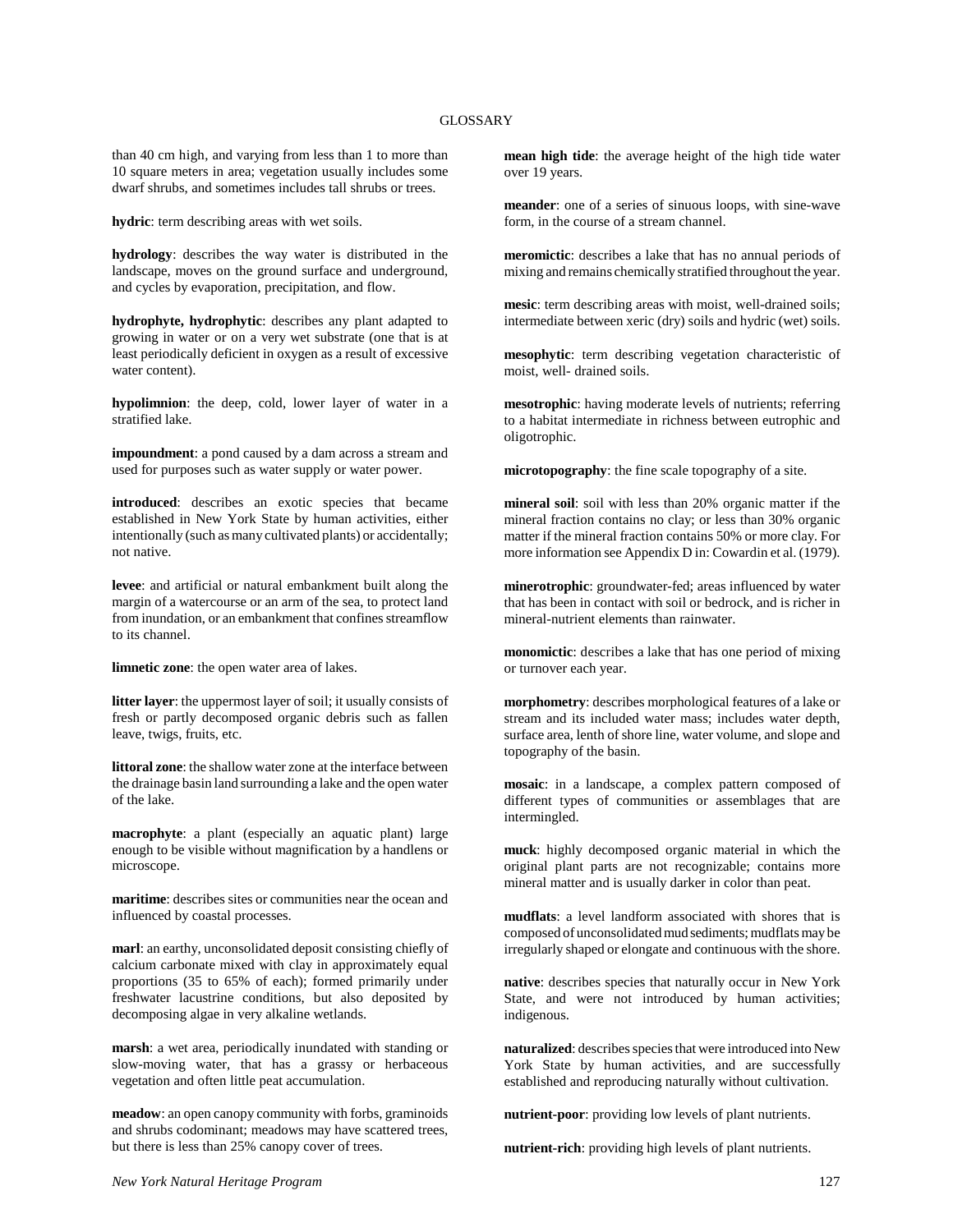**oligotrophic**: poor to extremely poor in nutrients; referring to a habitat less nutrient-rich than eutrophic or mesotrophic.

**ombrotrophic**: rain-fed; used especially to indicate peatlands or portions of peatlands which receive water only from precipitation.

**open canopy**: with very sparse cover of canopy trees; with less than 25% canopy cover.

**organic matter**: material derived from the decay of living organisms.

**organic soil**: soil with at least 20% organic matter if the mineral fraction contains no clay, or with at least 30% organic matter ifthe mineral fraction contains 50% or more clay. For more details see Appendix D in Cowardin et al. (1979).

**outcrop**: that part of a geologic formation or structure that appears at the surface of the earth.

**oxbow**: a closely looping stream meander having an extreme curvature such that only a neck of land is left between the two parts of the stream.

**pack ice**: ice formed from ice floes that were washed onto the shore of a river or lake.

**panne**: a low area within a salt marsh (usually in high salt marsh) that is permanently saturated or includes a small pond hole that is permanently filled with water.

**peat**: the partially-decayed remains of plant material accumulating on wet sites because of water-logging; unconsolidated soil material consisting of accumulated, undecomposed (or only slightly decomposed) organic matter. **peat moss**: any moss in the genus *Sphagnum*.

**peatland**: a wet area in which peat has accumulated; in this classification, wetlands with marl substrates are included in peatlands.

**perched water table**: a water table held above the regional level by an impermeable or slowly permeable layer.

**periphytic**: describes organisms living on the surfaces of submerged plants.

**pH**: symbol for units in the measurement of acidity or alkalinity of soil, water, or other substrates.

**podzolized**: describes a type of soil in which organic matter, iron, aluminum, a small amount of phosphorus, and sometimes clay, have been translocated from the upper part of the mineral soil layers to the lower part.

**polychaetes**: a class of segmented marine worms including bristleworms, tube-worms, and fan-worms.

**pond hole**: a deep panne or low area within a salt marsh that is permanently filled with water; pond holes have nearly vertical walls of salt marsh turf.

**pool**: in a stream, a portion of the stream that is deep and has a slow current (relative to shallower portions of the stream); the water surface is calm unless disturbed by wind.

**poor**: describes a nutrient-poor environment; can also be used to describe communities with low species diversity.

**ppt**: abbreviation for "parts per thousand".

**profundal zone**: the deep, central area of a lake.

**prominent**: describes a species with a relatively high percent cover or abundance in a community.

**quiet water**: calm water, not subject to violent wave action.

**relic**: a disjunct community, separated by other communities from its main geographical range.

**relict**: pertaining to surface landscape features that have never been buried and are products of past environments no longer operative in a given area.

**remnant**: a portion or fragment of a pre-settlement ecological community remaining after the destruction of the bulk of the community by human activities such as agricultural, residential, or commercial development.

**rich**: describes a nutrient-rich environment; can also be used to describe communities with high species diversity.

**riffle**: a portion of a stream that is shallow and has a fast current (relative to adjacent deeper portions of the stream). The water surface is disturbed by the current and may form standing waves.

**rosette-leaved aquatic**: a low-growing aquatic plant with leaves arranged in a circular cluster.

**rubble**: an accumulation of loose angular rock fragments, commonly overlying a rock outcrop.

**run**: a portion of a stream that has a moderate to fast current; the water is deep enough that the water surface is smooth and unbroken by the water current (although it may be disturbed by wind).

**saline**: general term for waters containing various dissolved salts.

**salinity**: the total amount of solid material in grams contained in 1 kg of water when all the carbonate has been converted to oxide, the bromine and iodine replaced by chlorine, and all the organic matter completely oxidized; here expressed in parts per thousand (ppt) dissolved salts.

sand: composed primarily of coarse-grained mineral sediments with diameters larger than 0.074 mm and smaller than 2 mm.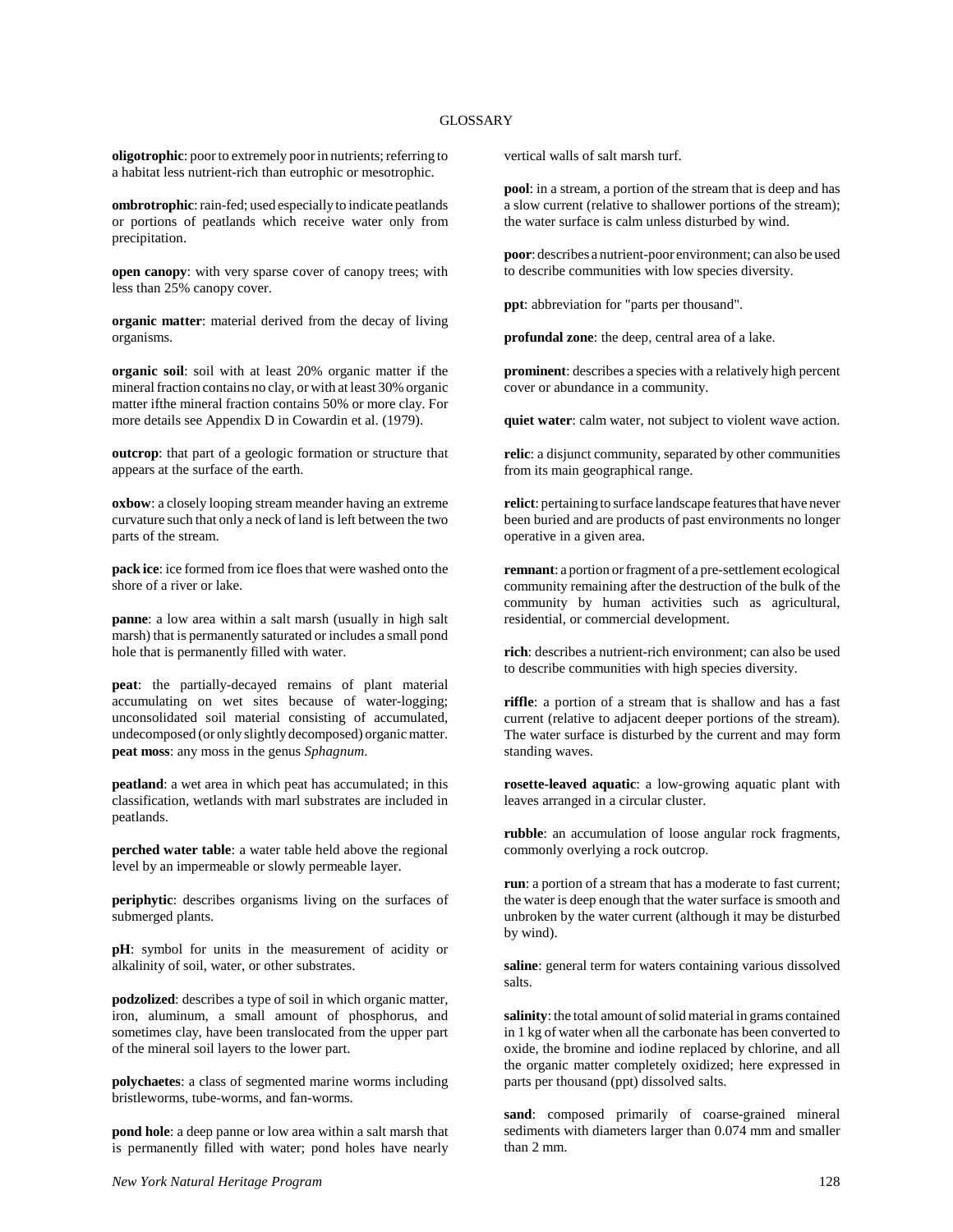**sandspit**: a small point or narrow embankment of land, consisting of sand deposited by longshore drifting and having one end attached to the mainland and the other terminating in open water, usually the sea; a fingerlike extension of the beach.

**Secchi disk depth**: a measure of the transparency of lake water determined by lowering a round, white or black-andwhite disk into the water until it is not visible from above the water.

**sedge**: a grasslike herbaceous plant in the family *Cyperaceae*, especially a species of the genus *Carex*.

**seepage**: lateral water flow through the soil; it represents an important source of minerotrophic water to a peatland.

**semidiurnal tides**: tides that occur about every twelve hours, or twice in each tidal day.

**shallows**: a relatively shallow place in an estuary or other body of water.

**shoal**: a relatively shallow place in a stream, lake, sea, or other body of water; a shallows.

**shrub**: a perennial, woody plant that differs from a tree by its low growth form and presence of multiple stems or several branches starting at or near the ground; a shrub is usually less than 16 feet (5 meters) tall at maturity, and usually has several erect, spreading, or prostrate stems and a more or less bushy appearance.

**shrubland**: a community dominated by woody perennial shrubs, with more than 50% canopy cover of shrubs, and less than 25% canopy cover of trees.

**shrublayer**: the layer of vegetation in a community that is dominated by shrubs.

**shrub-savanna**: an upland community with a sparse canopy of trees (from 25 to 60% cover), and a groundlayer that is predominantly shrubby (at least 50% cover of shrubs).

**silt**: soil composed of fine-grained mineral sediments; particles are intermediate in size between sand and clay (particle sizes between 0.074 and 0.002 mm), and they were carried or laid down as sediment by moving water.

**site**: a place or location; not used here in the special sence employed by foresters.

**slough**: a swamp or marsh that is part of an inlet or backwater.

**species diversity**: the number of species that occur in an area or in a community; species richness; not used in this classification to describe species equitability or the relative abundances of species.

**spring ephemeral**: spring-flowering plants that emerge and flower in a forest before the leaves of canopy trees are fully

grown, and then wither after the canopy leaves shade the forest floor.

**spring tide**: tides occurring near the time of full or new moon, when the range of tides is greater than the mean range; the highest high and lowest low tides during the lunar month.

**stand**: a particular example of a community.

**stone**: rock fragments larger than 10 inches (25.4 cm) but less than 24 inches (60.4 cm).

stratified: a term that describes the condition of many temperate lakes during summer and winter when layers of water within a lake have different temperatures and different circulation patterns; for example, a summer-stratified lake has an upper, circulating layer of warm water that overlays a lower, cold layer; these layers are separated by a relatively thin transition zone or thermocline.

**strings**: in patterned peatlands strings and flarks occur as narrow or broad bands of vegetation that extend perpendicular to the direction of water flow across the slope of the peatland. The strings, or hummocks (high, relatively dry areas) are ususally ombrotrohic or weakly minerotrophic.

**structure**: the spatial arrangement of vegetation layers within a community.

**subcanopy**: in a forest community, the tops and braches of small trees and tall shrubs that form a distinct layer beneath the tree canopy and above the shrublayer.

**sublittoral**: the portion of a lake bottom that is intermediate between the peripheral shallows or littoral zone and the deep, cold, dark profundal zone.

**submerged aquatic**: an aquatic plant, either rooted or nonrooted, which grows entirely beneath the surface of the water, except for the flowering parts in some species; for example, wild celery (*Vallisneria americana*).

**substrate**: the base material (soil or rocks) in which plants are rooted and from which they obtain nutrients.

subtidal: in tidal wetlands, the permanently flooded area below the lowest tide.

**successional**: describes communities that are changing relatively quickly as new species, usually more shade-tolerant species, replace the more sun-loving species that initially become established after a site is disturbed.

**swamp**: a wooded wetland; an area intermittently or permanently covered with water, that has shrubs and/or trees.

**talus**: rock fragments of any size or shape (usually coarse and angular) derived from and lying at the base of a cliff or very steep, rock slope; the accumulated mass of this loose broken rock formed chiefly by falling, rolling, or sliding.

**thermocline**: the region of rapid temperature transition in a